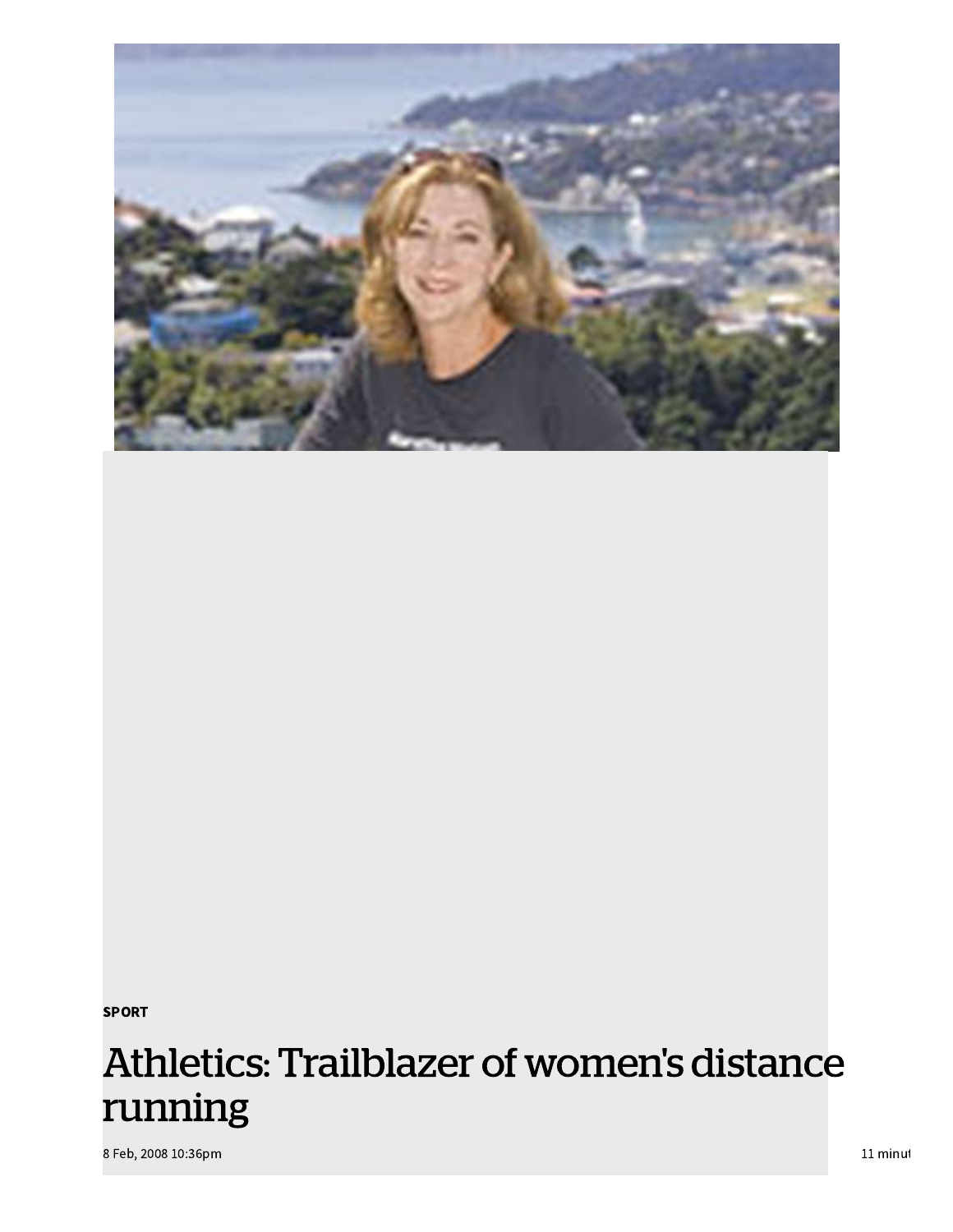Now aged 61, Kathrine Switzer still enjoys running **ET NEWS UPDATES**ton, where she lives for half the year. Photo / Mark Mitchell Get instant notifications as they happen

By: Eugene Bingham

ENABLE

You can manage them anytime using browser settings

# KEY POINTS:

Kathrine Switzer's uterus did not fall out. Neither did her chest sprout hair.

She is a living, breathing myth-buster, still running the streets of Wellington and proving that women can run without turning into men. It's so obvious today, but 40 years ago when Switzer unwittingly became a pioneer of women's distance running such beliefs were common.

She smashed those prejudices with an incident captured in a photograph which became world famous. It shows Switzer's tall figure in a grey tracksuit bearing the number 261 in the 1967 Boston marathon. She has a look of trepidation as race organiser Jock Semple scrags at her, enraged that a girl - a girl! - would have the temerity to run in his race.

She finished as the first woman to officially enter the marathon and the picture flashed around the world.

Switzer, 61, reveals that although the incident launched a new era of women's sport, she had not entered to make a feminist stand. "It was definitely not to make some big political statement," says Switzer, who has written a book about her career as an athlete and promoter of women's running. In fact, she says, had she known the reaction her entry would draw, she probably would not have run.

The truth is, Switzer had already made her stand months earlier, on a lonely, snow-sludged road miles from home and far from the cameras. Out in a storm one night, Switzer was listening to her running partner and marathon veteran Arnie Briggs tell yet another story about Boston. Fed up, she declared: "Oh, Arnie, let's quit talking about the Boston Marathon and run the damn thing!"

She may as well have said she wanted to fly to the moon. Back then, there were myths aplenty about what would happen to women who ran long distances.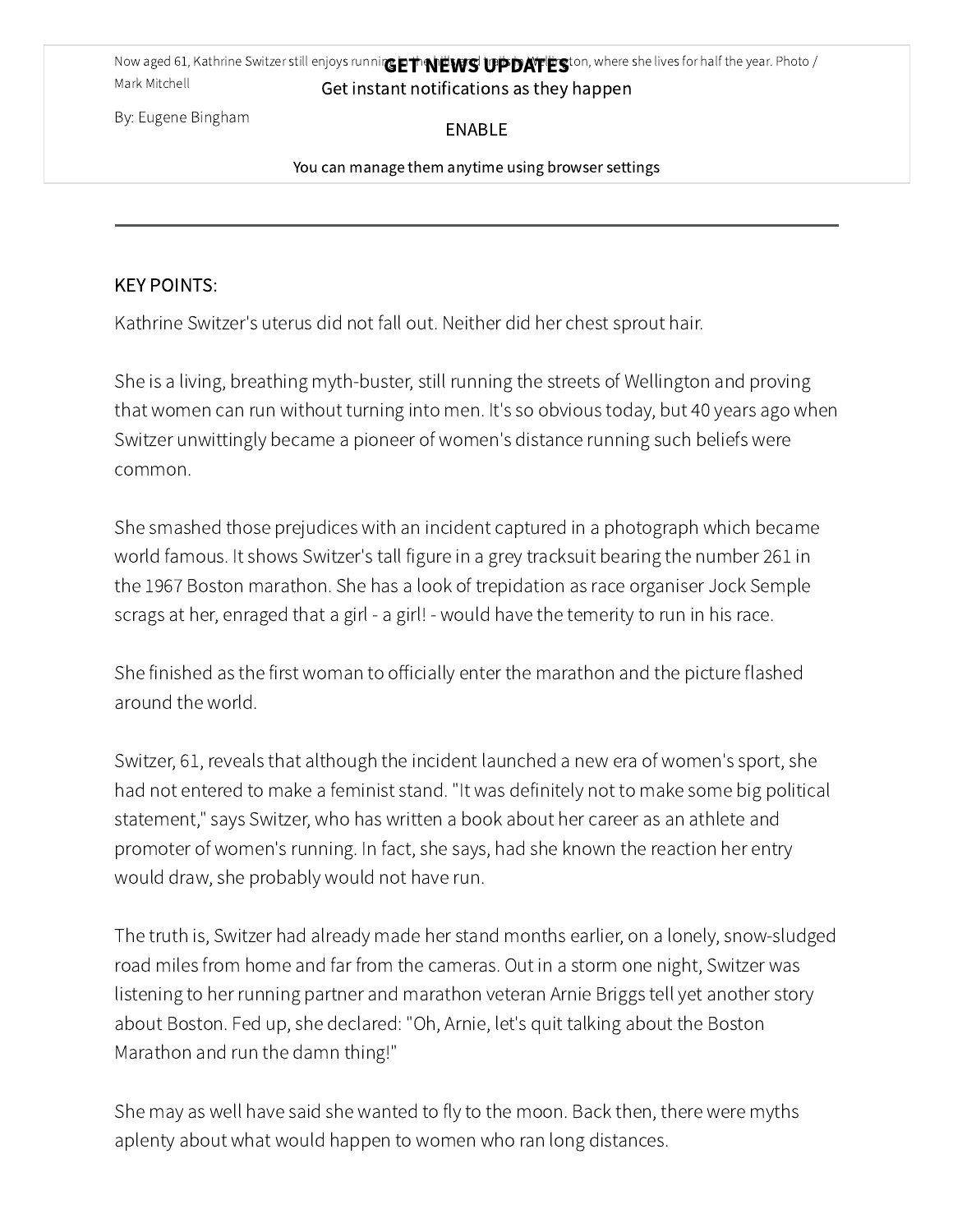Briggs, a gentleman always, let his chival rews of black his knowledge of Switzer the runner, who was easily acceripstant gotificationst as they happents around the hills of Virginia, where Switzer was a student at Syracuse University. In her book, Marathon Woman, Switzer recalls Briggs telling her: "Oh, a woman can't run the Boston Marathon! Women can't do that kYPU on manage them anytime using browser settings ENABLE

Switzer, who came from stubborn, pioneering stock, stopped dead in her tracks. She refused to run another step until Briggs admitted she could do it.

The photo taken on the course at Boston may represent the most famous turning point in women's running, but right there on the snowy road was when Switzer took the most important decision. If she had listened to Briggs, the famous photo would not have happened. Instead, she remained unbowed until Briggs relented, telling her that if she could prove her ability to run the marathon's 42.2km distance in training, he would take her to Boston.

The pact made, Switzer ran home, and into the history books. Her determination and stamina propelled her into the role of a running pioneer. The influential Runner's World magazine declared her one of running's "four visionaries of the 20th century", Time-Life included the images in their list of "100 photos that changed the world".

For the past 20 years, Switzer, a dual New Zealand-US citizen, has lived half the year in Wellington, the other half in New York. She shares the double-city life with her husband, Victoria University English professor Roger Robinson, a former top masters marathoner. Switzer credits Robinson as her expert, loving and loyal "unofficial" editor, bringing order to the chaos as she penned her book.

She wrote it, she says, not as a sports book but as a memoir of her place in an amazing period of sports history. The book is as much a social commentary as she delves into domesticity, two previous marriages, and dispels prejudices about women. "It's not really a book about running," says Switzer. "It's about overcoming the impossible."

If one thing comes through clearly, it's the pride she feels in creating opportunities for women runners, organising events around the world and helping deliver the votes which eventually swayed the International Olympic Committee to put the women's marathon on the event schedule in 1984.

She admits, though, that had it not been for Jock Semple and his rage, all of that might not have been possible. He did her a favour. "You probably wouldn't be doing this interview,"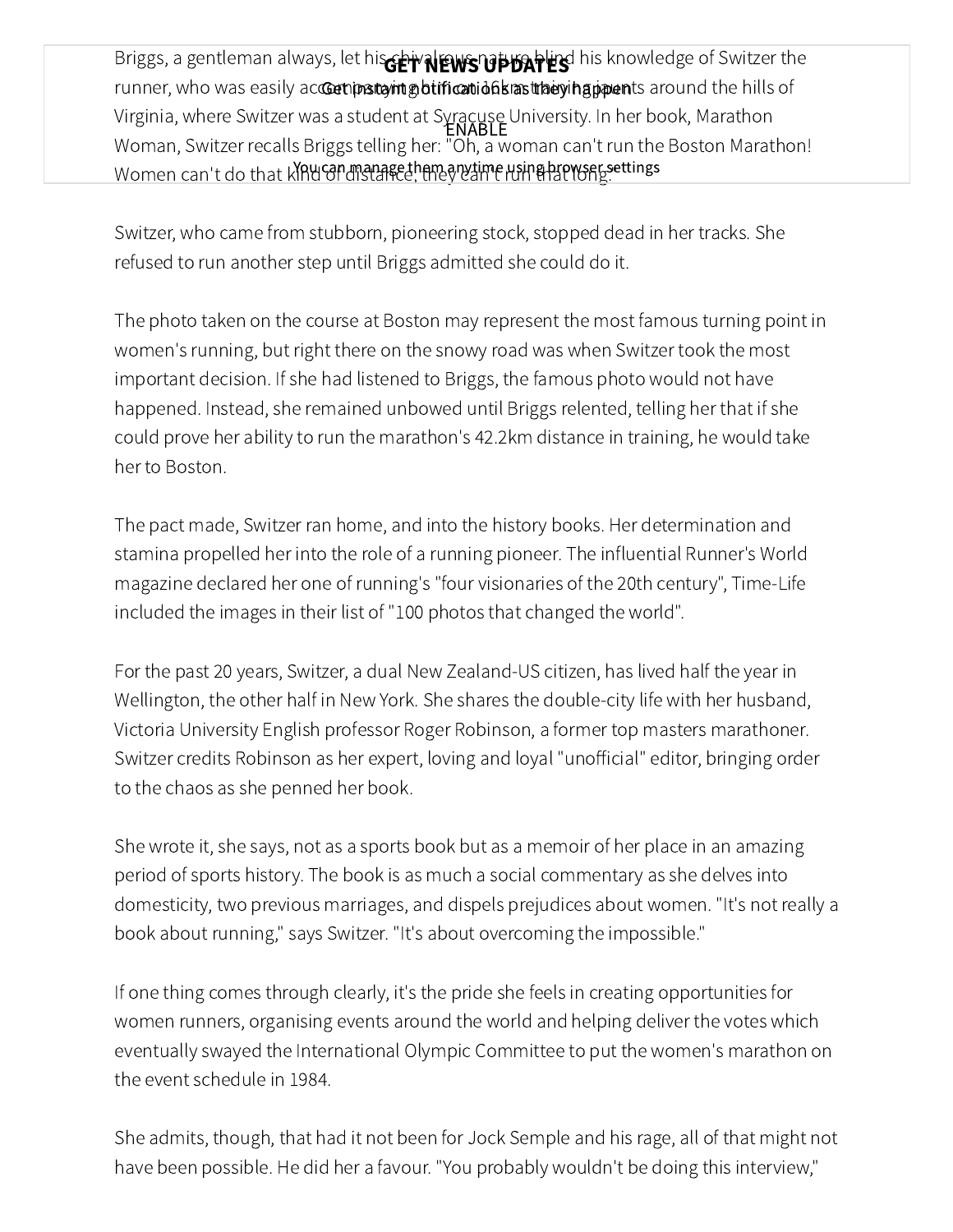she says.

# GET NEWS UPDATES

#### Get instant notifications as they happen

The events of that day, April 19, 1967, were, like many great historical moments, the result of a confluence of coincidences, and hard work. ENABLE

## You can manage them anytime using browser settings

Switzer was primed to run. She had covered distances greater than the marathon's 26.2 miles in training and was strengthened by years of running. Her father had encouraged her to run from a young age, starting with a mile a day, then more. Learning to run, she says, was a revelation. "I really felt it was magic, I was so happy and powerful when I ran." It helped that she had an abundance of optimism. "My dad would say that if you took a group of kids into a room full of manure, I'd be the one who'd walk in and say: 'Where's the donkey?"'

Switzer, a journalism student, had endured an earlier blaze of publicity when she ran on her college track team, the only "girl" in the mile, a novelty which brought her to the attention of the New York Times, the Washington Post and television news.

But none of the media knew about her plan to run Boston. No one knew she was the first female to officially enter the race until after the starting gun. She had filled in her entry form as "K. V. Switzer", not for any surreptitious reasons but because that was her byline in the college newspaper.

Fortunately she had entered as part of a team with Briggs and others from her college. Individual runners had to collect their race numbers from officials themselves; but Switzer's number was picked up by her team captain, Briggs.

The weather also played its part. She had planned on running in a feminine-looking pair of shorts and top, but when the day dawned freezing and wet, she opted for a heavy tracksuit. The officials were oblivious to the presence of the interloper in their men-only race.

To this day, Switzer maintains she did not think she was acting outside of the rules: it's just that they did not exclude women, probably because race organisers had not contemplated anything as preposterous. In any event, it was not far into the race that the game was up.

A press truck was chugging past the field, making its way to the frontrunners, when one of the reporters spotted Switzer's shoulder-length hair bobbing from side to side. On board the truck, too, was Semple, a Scottish-born tough-as-nuts co-organiser of Boston. He screamed at the driver to stop and stormed after Switzer. "Get the hell out of my race and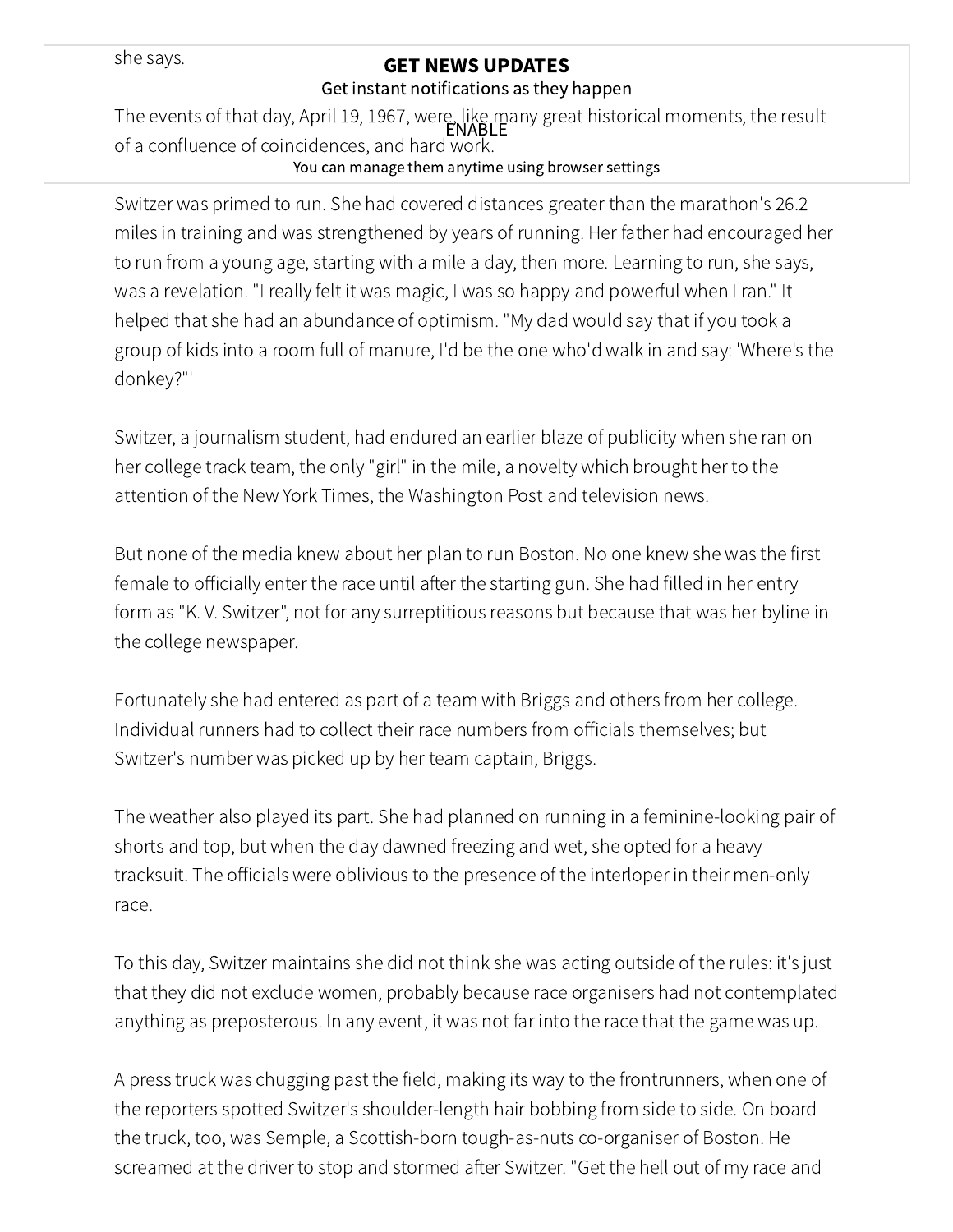give me those numbers!" he yelled Ewikier's team partes including her then boyfriend, leapt to her defence, boun Get gnstamphootifications as they happen

ENABLE<br>They carried on, Switzer fearful that Semple would return, or, worse, the police would pull her off the course. But You fang and re happen time using browser settings ine in 4h 20m. They thought nothing more of the run-in with Semple until they saw the pictures splashed across all the newspapers the next day.

A kerfuffle ensued. Switzer was briefly banned by the Amateur Athletic Union, but she kept on running. If she had not been seeking to make a stand before the race, she sure was now. Switzer pushed on, entering more races considered men-only.

More than that, she had fallen in love with running - particularly the marathon. "It became the hub of my life, gave me courage and inspiration. Running gave me everything - it even eventually introduced me to the great love of my life."

She was also determined to prove herself as a runner. "After that first marathon, some people would say, 'she's not a runner, she's just a jogger'. That hurt. I wanted to become a better runner not just to silence them but to give me the credibility I needed to help be a stronger voice to get women recognised officially."

Switzer trained like a fiend, and pushed herself to win the New York City Marathon in 1974, and achieve a personal best of 2h 51m at Boston in 1975, a time which ranked her sixth in the world.

After that, her competitive running days were over. "When I did [2h 51m], the allure of 2h 40m didn't really appeal. I didn't have the talent to go under 2h 40m. It became more appealing to me to create opportunities for other women."

As a sports marketing agent for Avon, she organised international races around the world, and lobbied for IOC votes. Crucially, she organised the 1980 Avon Marathon in London, the first unofficial world championship for women.

Held on the eve of the vote for whether the women's marathon could be included in the Los Angeles Olympics, the race proved that it was a serious event. The winner was New Zealander Lorraine Moller, who became a close friend of Switzer's, and went on to seize an Olympic bronze in Barcelona.

Running remains, very much, a central part of Switzer's life. She runs about 10km almost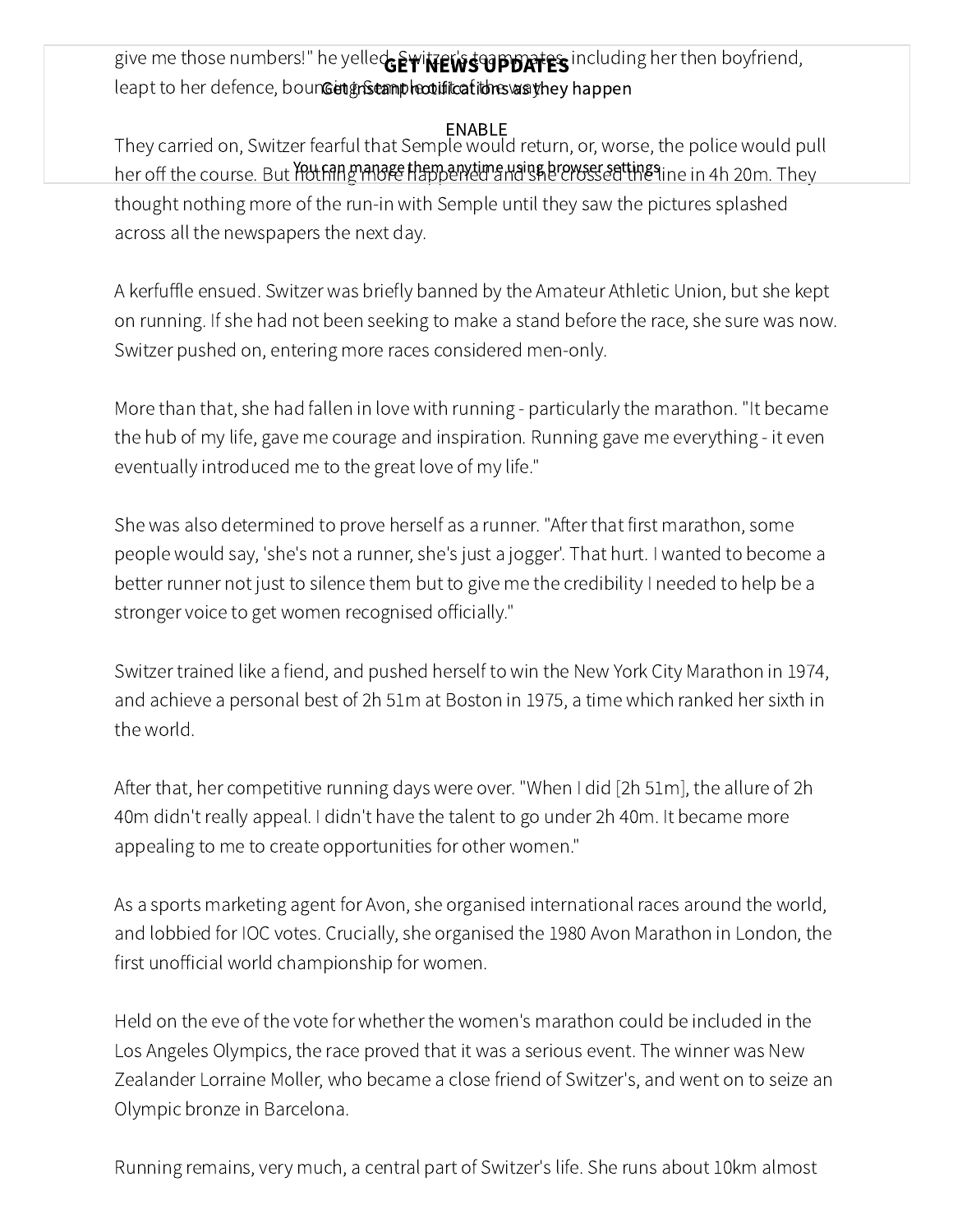every day, and last month competed in REWS UpDATES e Bermuda Triangle Challenge races of a mile, 10km and Getfinstanthotifivations as they happen

ENABLE<br>-She won her grade in the 10km, collecting a \$100 prize - her first ever cash payment in a 40 plus year running care en Mostly, though she einfoysing hrowser settings ously through the hills and trails of Wellington from her home in Highbury.

She is invited to speak internationally, and is planning more books. Every year, she commentates for US TV networks covering the Boston, Chicago and New York marathons. She thrills in seeing performances such as that by Paula Radcliffe, the world's best, who clinched another victory at New York in November, just nine months after giving birth to her first child.

She doesn't regret not being a runner in this era - "I couldn't compete. I don't have the wheels." But she does envy the fact that women these days can run without any limitations.

Still, Switzer can draw on a sense of pride that those women can do it because of what she did. "I have no children of my own, quite by choice. But every time I see a woman running down the street I feel maternal."Marathon Woman

Running The Race To Revolutionize Women's Sports by Kathrine Switzer, HarperCollins, \$39.99 The Kiwi runner who led the way

Three years before Kathrine Switzer made her famous run, New Zealand's own women's marathon pioneer strode out and set a world best.

Pushed along by the men she was training with in Auckland, Millie Sampson entered the 1964 marathon at the Owairaka club - made famous by legendary coach Arthur Lydiard and ran 3h 19m, 8m better than any woman.

In her only other marathon, Sampson ran 3h 13m on Lovelock Track at Owairaka in 1970, then the world's second-fastest time.

While Switzer encountered hostility in her first marathon, Sampson recalled this week that she was encouraged to enter the 1964 race and the only publicity she received was celebrating the fact she had set a world mark.